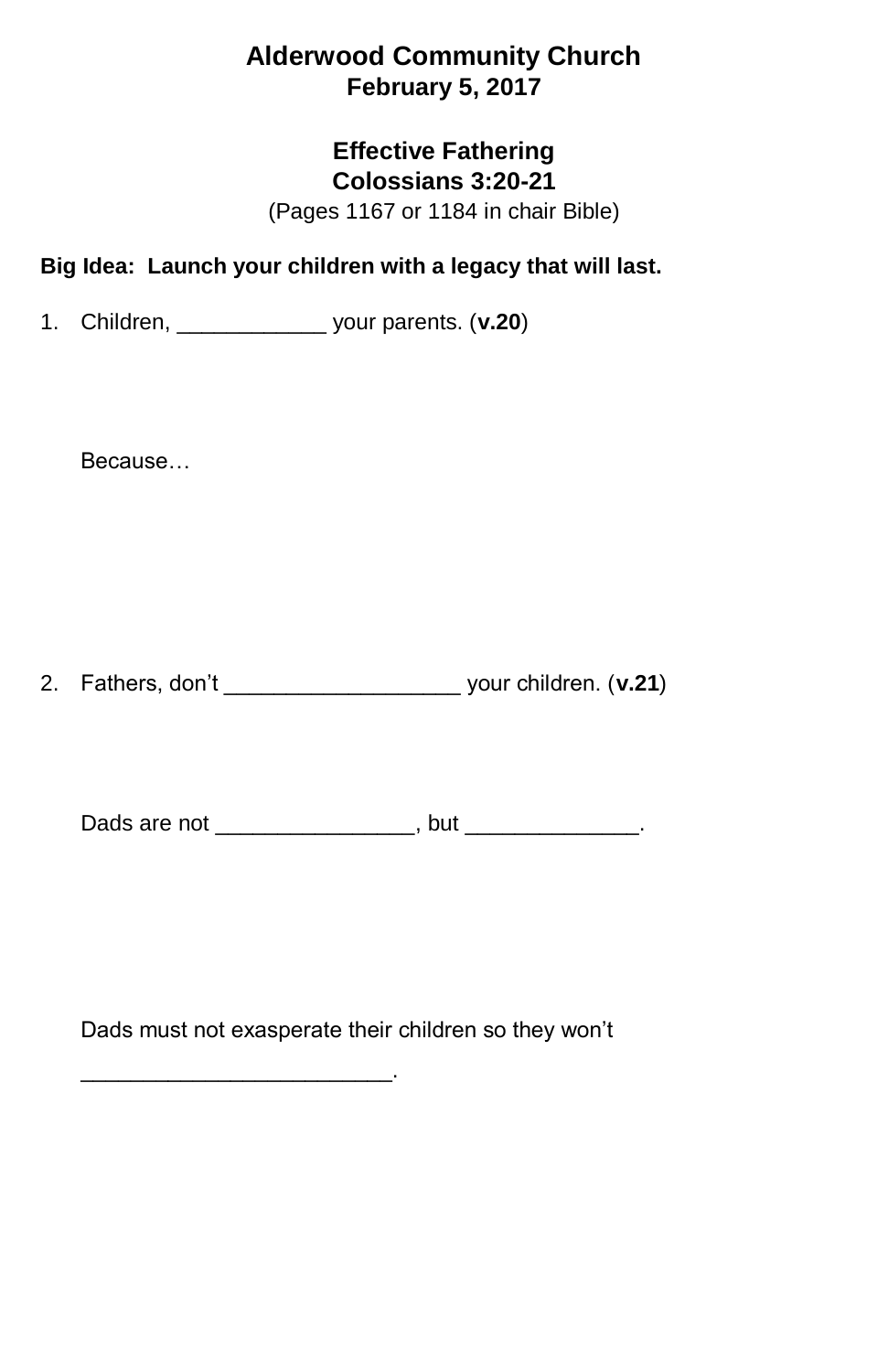| Four        | that encourage rather than |
|-------------|----------------------------|
| exasperate. |                            |

## **Sermon Questions:**

1) What do you think is the greatest pay-off about being a parent?

What do you think is the greatest burden about being a parent?

2) Why do you suspect that fathers are addressed in this passage and nothing is said to mothers? (By the way, same thing is exhibited in **Ephesians 6:4**)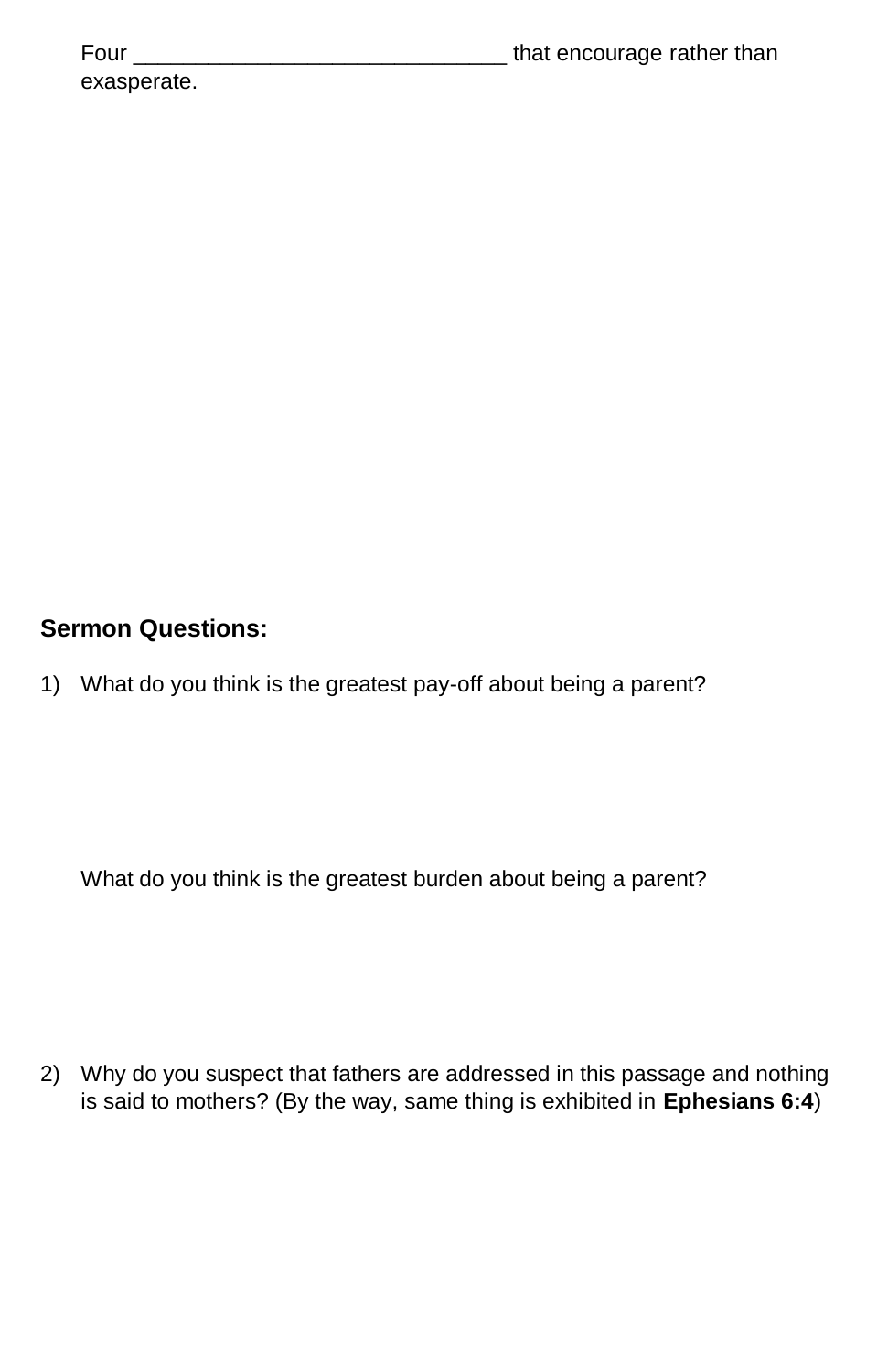3) Make a little compare and contrast list of dad behaviors that exasperate/embitter their kids and the matching behaviors that encourage.

#### EMBITTERING DAD BEHAVIORS VS. ENCOURAGING DAD BEHAVIORS

| <b>VS.</b> The state of the state of the state of the state of the state of the state of the state of the state of the state of the state of the state of the state of the state of the state of the state of the state of the stat |
|-------------------------------------------------------------------------------------------------------------------------------------------------------------------------------------------------------------------------------------|
| VS.                                                                                                                                                                                                                                 |

4) What was some of the "rightest" stuff your parents did that had a positive impact on your spiritual development?

How do you (or how would you *like* to) implement that "right stuff" in your parenting?